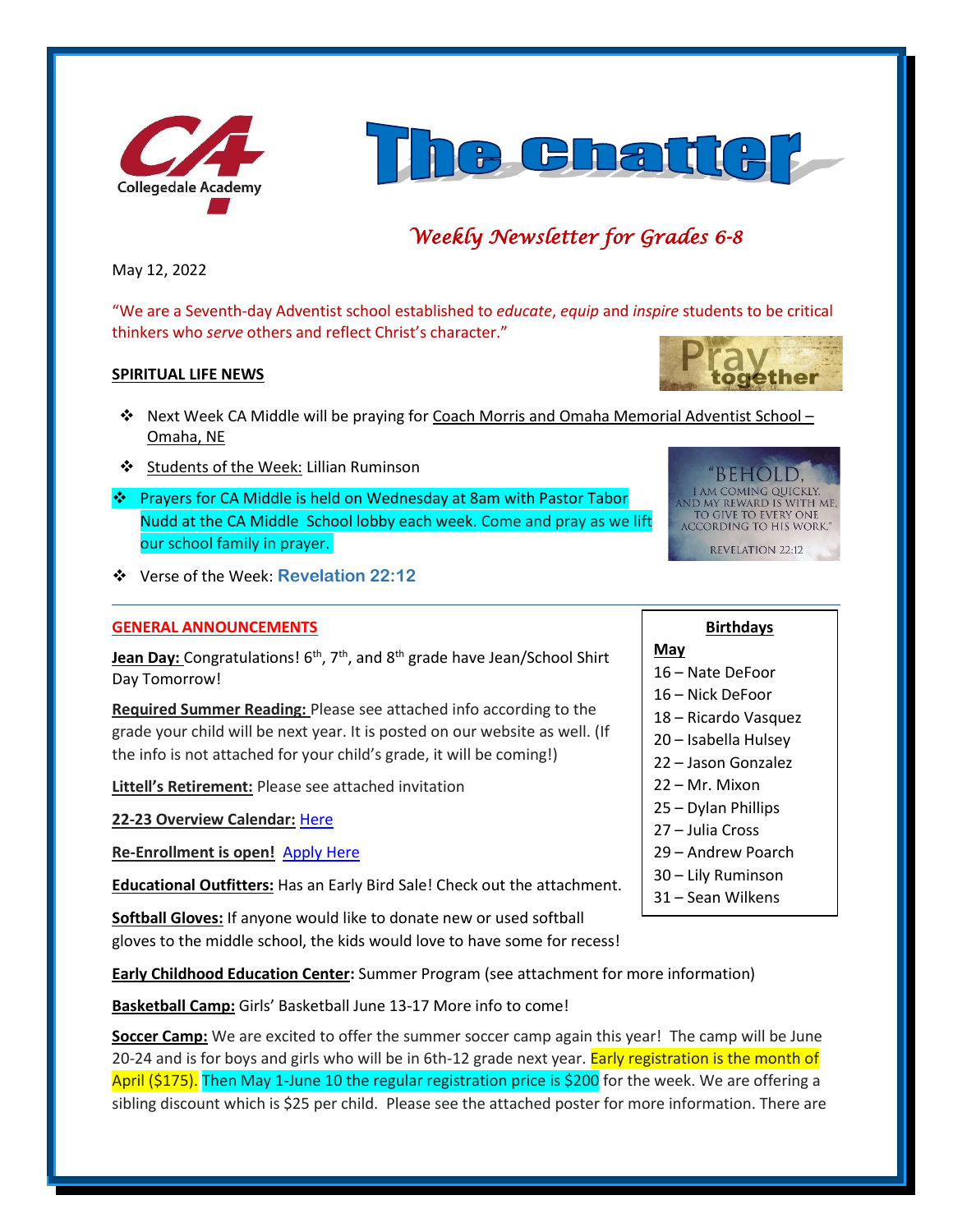limited spots so if you'd like to register, please [complete this form](https://forms.gle/cvV8zJutoMjgpXwMA) as soon as possible to secure a spot. We will let you know if you are on the waiting list.

### **SUMMER SCHOOL @ CA 2022**

Algebra I will be taught this summer by Mr. Sinigaglio. May 25-July 1, 8 am to 12:10pm each weekday excluding Memorial Day. Cost is \$615.00. A non-refundable deposit of \$200 is due by May 11, 2022. Each student interested in taking this class must have a teacher recommendation sent to Mr. Sinigaglio. Recommendations should come from the current eighth grade math teacher and can be emailed or phoned in - [bsinigaglio@collegedaleacademy.com](mailto:bsinigaglio@collegedaleacademy.com) or 303.915.1515. Please note this is an accelerated class primarily intended for rising freshmen.

**Uniform Shop Announcement**: This year is the last year to wear any uniform top and bottoms with the AWS or CAMS logo. Starting next school year, 2022-2023, the only logo allowed will be the CA logo. We have an amazing opportunity to be partnering with Nica Ministries to donate ALL our old uniforms for a school in Nicaragua. We can start taking your outgrown AWS and CAMS uniforms at the Elementary Uniform Shop. We will also have a mass drop off after school ends this year. Dates and times for that drop off to be determined. Please see the attached flyer for more details on what needs the Nica Ministries have. Thank you, Home and School

### **WELLkids at Southern**

Keep your kids moving and exploring the great outdoors this summer with "WELLkids in the Wild," a summer day camp program for kids at Southern Adventist University. Each week-long session offers outdoor adventures facilitated by Southern's Adventure Programming staff. Activities include rock climbing, hiking, canoeing, ropes course, caving, rafting, and more. Available June 20 - 24, July 5 - 8, July 11 – 15 for ages 10-16. Spots are limited, so don't wait! More information and registration is available at [www.southern.edu/wellkids.](http://www.southern.edu/wellkids)

#### **PRINCIPAL'S LUNCH**

\*No more for the year *Cheese Pizza is provided along with other snacks. Please let us know two days ahead if your child has any allergies!*



### **HOT LUNCHES – Schedule B**

Kim Lighthall is our Lunch Coordinator. You may email her a[t klighthall@collegedaleacademy.com](mailto:klighthall@collegedaleacademy.com) for any lunch account information.

# Meal Schedule Week A:

Monday – Hotdog & Fruit Tuesday – Bean Burritos & Fruit Wednesday – Pizza Thursday – Spaghetti w/Broccoli Friday – Hoagie w/cheese & Fruit



Meal Schedule Week B: Monday – Mac n Cheese / Nuggets Tuesday – Bean Burritos & Fruit Wednesday – Pizza Thursday – Fettuccine w/Broccoli Friday – Griller w/cheese & Fruit

### **ATHLETICS**

**Sports** – Coach Jeff Morris – [jmorris@collegedaleacademy.com](mailto:jmorris@collegedaleacademy.com)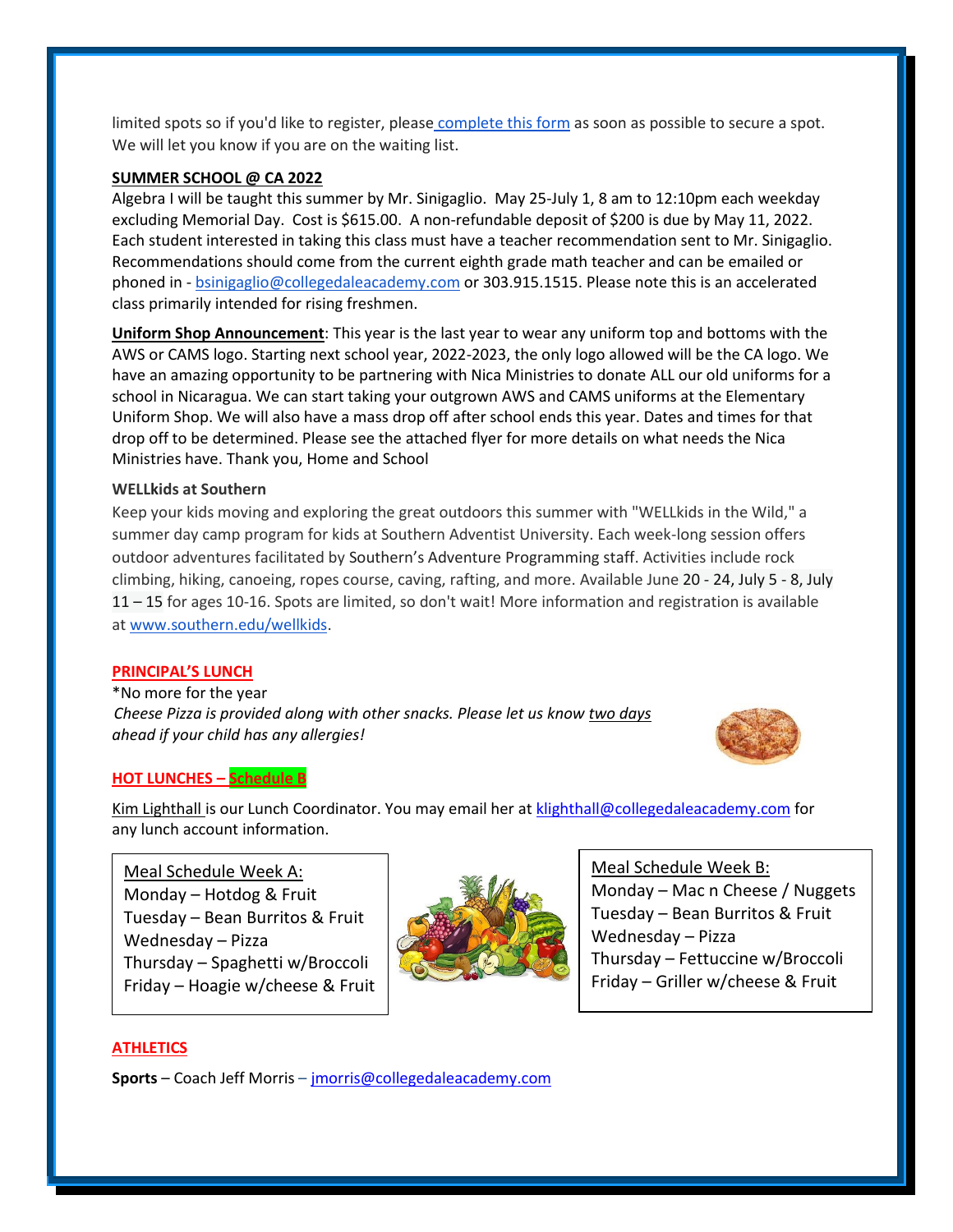## **MUSIC**

**Caroliers and Handbells –** Holly Greer – [hgreer@collegedaleacademy.com](mailto:hgreer@collegedaleacademy.com) **Orchestra –** Tami King – [tking@collegedaleacademy.com](mailto:tking@collegedaleacademy.com) **Band –** Greg Lindquist - [glindquist@collegedaleacademy.com](mailto:glindquist@collegedaleacademy.com)

### **HOME & SCHOOL**

**Kasi Schreader –** [kschreader@collegedaleacademy.com](mailto:kschreader@collegedaleacademy.com) **Kristi West –** [mrskwest2006@gmail.com](mailto:mrskwest2006@gmail.com)

**CA Car Magnets and Stickers** are available for purchase at the front office. Magnets: \$5.00; Stickers: \$2.00 (cash or check please)

**Support Collegedale Academy when you shop at Amazon!**

### **CA MIDDLE ASSISTANT REGISTRAR**

Please contact us with any questions: Early Childhood (starting at age 3) – Grade 5: Phone 423.396.2122 or email: hhoffman@collegedaleacademy.com Grades 6-8: 423.396.3020 or email: dreed@collegedaleacademy.com Grades 9-12: 423.396.2124 or email: registrar@collegedaleacademy.com

### **SCHOOL COUNSELOR**

Amanda Ancheta - [aancheta@collegedaleacademy.com](mailto:aancheta@collegedaleacademy.com)

#### **CALENDARS**

2021-2022 [Overview Calendar](https://www.collegedaleacademy.com/wp-content/uploads/2021/07/2021-22-Overview-Calendar-middle.pdf)

<https://www.collegedaleacademy.com/cams-calendar/> *Visit our website* [collegedaleacademy.com](https://www.collegedaleacademy.com/) *for more information such as our school calendar, announcements, forms, and other resources.*



<https://www.collegedaleacademy.com/cams-newsletter/>

Educate • Equip • Inspire • Serve



# **HELPFUL INFORMATION**

**PRINCIPAL** Barbara Hunt [bhunt@collegedaleacademy.com](mailto:bhunt@collegedaleacademy.com)

**OFFICE MANAGER & ASSISTANT REGISTRAR** Debbie Reed [dreed@collegedaleacademy.com](mailto:dreed@collegedaleacademy.com)

**SCHOOL COUNSELOR** Amanda Ancheta [aancheta@collegedaleacademy.com](mailto:aancheta@collegedaleacademy.com)

**VICE PRINCIPAL & 8th GRADE TEACHER** Jeff Richardson [jrichardson@collegedaleacademy.com](mailto:jrichardson@collegedaleacademy.com)